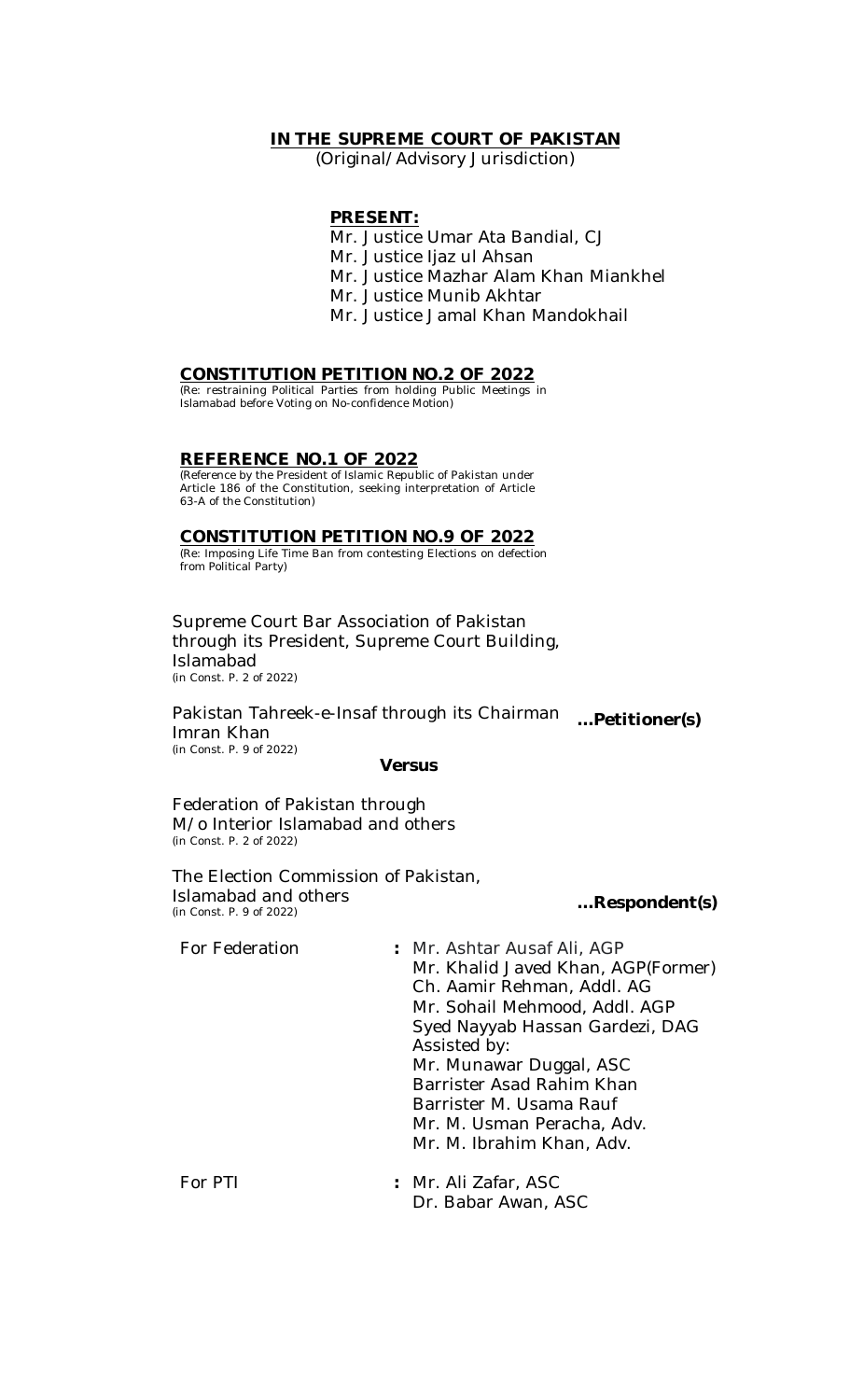| For SCBA      | : Mr. Mansoor Usman, ASC<br>Assisted by:<br>Mr. Asfandyar Khan, Adv.<br>Mr. Ahsan Bhoon, President (SCBAP)<br>Mr. Waseem Mumtaz Malik, Sec.<br>(SCBAP)<br>Mr. Anis M. Shahzad, AOR |
|---------------|------------------------------------------------------------------------------------------------------------------------------------------------------------------------------------|
| For PPPP      | : Mr. Farooq H. Naek, Sr. ASC<br>Mian Raza Rabbani, Sr. ASC<br>Assisted by:<br>Mr. Zeeshan Abdullah, Adv.                                                                          |
| For JUI(P)    | : Mr. Kamran Murtaza, Sr. ASC<br>Qari Abdul Rasheed, ASC                                                                                                                           |
| For PML(N)    | : Mr. Makhdoom Ali Khan, Sr. ASC<br>a/w Saad M. Hashmi, Advocate<br>Mr. Sarmad Hani, Advocate<br>Mr. Ammar Cheema, Adv.<br>Mr. Yawar Mukhtar, Adv.                                 |
| For BNP(M)    | : Mr. Mustafa Ramday, ASC<br>Mr. Rashid Hafeez, ASC<br>Assisted by:<br>Mr. Ahmed Junaid, Adv.<br>Mr. Akbar Khan, Adv.<br>Barrister Maria Haq, Adv.<br>Ms. Zoe Khan, Advocate       |
| For NA        | : Mr. Abdul Latif Yousafzai, ASC<br>Mr. Tahir Hussain, Sec. NA<br>Mr. M. Mushtaq, Addl. Sec.                                                                                       |
| For PML $(Q)$ | : Mr. Azhar Siddiqui, ASC                                                                                                                                                          |
| For Bal.      | : Mr. M. Asif Reki, AG<br>Mr. M. Ayaz Sawati, Addl AG                                                                                                                              |
| For ICT       | : Mr. Niazullah Khan Niazi, AG ICT                                                                                                                                                 |
| For KP        | : Mr. Shumail Butt, AG KP<br>Mr. Atif Ali Khan, Addl. AG<br>Mian Shafaqat Jan, Addl. AG                                                                                            |
| For Punjab    | : Mr. Ahmed Awais, AG (Punjab)<br>Mr. Qasim Ali Chohan, Addl. AG Punjab                                                                                                            |
| For Sindh     | : Mr. Suleman Talibuddin, AG Sindh<br>Mr. Fauzi Zafar, Addl. AG                                                                                                                    |
|               | : Mr. Hassan Irfan Khan, ASC                                                                                                                                                       |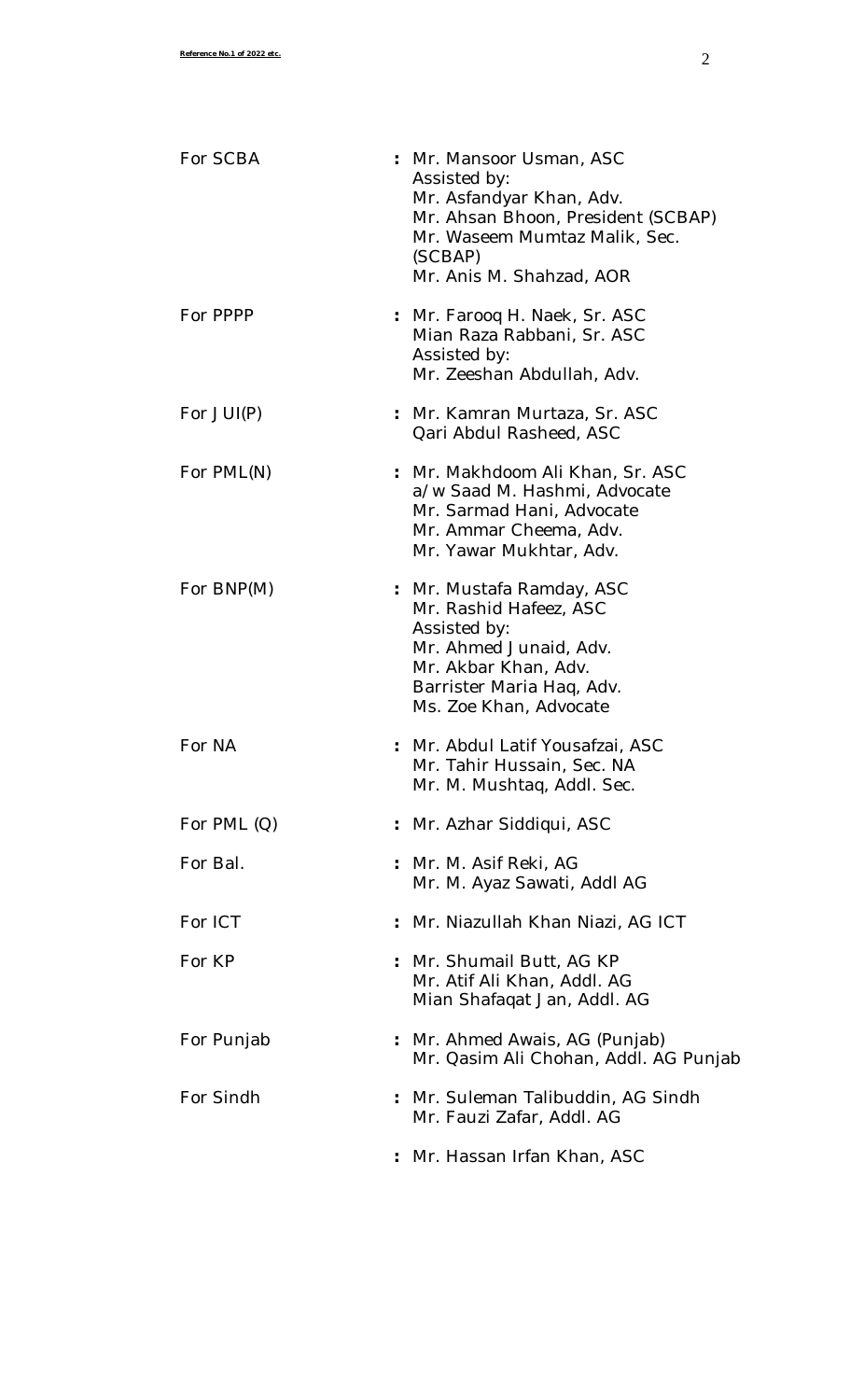Date of Hearing **:** 19, 21, 24, 25, 28 to 30.03.2022, 04.04.2022 to 07.04.2022, 18.04.2022 to 22.04.2022, 09.05.2022 to 11.05.2022, 16 & 17.05.2022.

### **O R D E R**

For detailed reasons to be recorded later and subject to what is set out therein by way of amplification or otherwise, by majority of three to two (Justice Mazhar Alam Khan Miankhel and Justice Jamal Khan Mandokhail dissenting) these matters are disposed of together in the following terms:

1. The first question referred by the President relates to the proper approach to be taken to the interpretation and application of Article 63A of the Constitution. In our view, this provision cannot be read and applied in isolation and in a manner as though it is aloof from, or indifferent to, whatever else is provided in the Constitution. Nor can Article 63A be understood and applied from the vantage point of the member who has earned opprobrium and faces legal censure as a defector by reason of his having acted or voted (or abstained from voting) in a manner contrary to what is required of him under clause (1) thereof. Rather, in its true perspective this Article is an expression in the Constitution itself of certain aspects of the fundamental rights that inhere in political parties under clause (2) of Article 17. The two provisions are intertwined. In its essence Article 63A functions to protect, and ensure the continued coherence of, political parties in the legislative arena where they are the primary actors in our system of parliamentary democracy, which is one of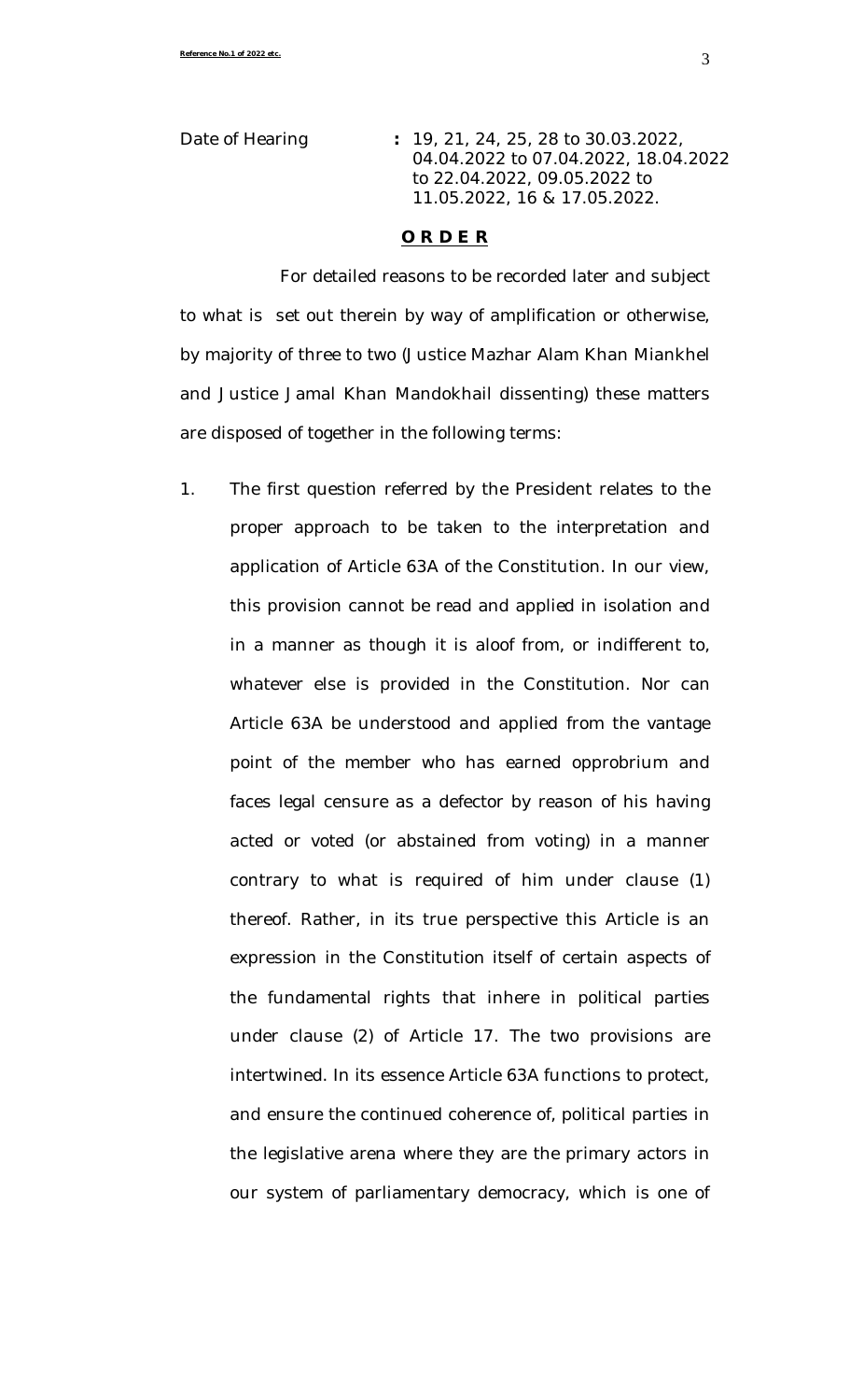**Reference No.1 of 2022 etc.** 4

the salient features of the Constitution. Political parties are an integral aspect of the bedrock on which our democracy rests. Their destabilization tends to shake the bedrock, which can potentially put democracy itself in peril. Defections are one of the most pernicious ways in which political parties can be destabilized. Indeed they can delegitimize parliamentary democracy itself, which is an even more deleterious effect. Defections rightly stand condemned as a cancer afflicting the body politic. They cannot be countenanced.

2. It follows that Article 63A must be interpreted in a purposive and robust manner, which accords with its spirit and intent. Ideally, the Article should not need to be invoked at all; its mere existence, a brooding presence, should be enough. Put differently, the true measure of its effectiveness is that no member of a Parliamentary Party ever has to be declared a defector. Article 63A should therefore be given that interpretation and application as accords with, and is aligned as closely as possible to, the ideal situation. The pith and substance of Article 63A is to enforce the fundamental right of political parties under Article 17 that, in particular in the legislative arena, their cohesion be respected, and protected from unconstitutional and unlawful assaults, encroachments and erosions. It must therefore be interpreted and applied in a broad manner, consistent with fundamental rights. It also follows that if at all there is any conflict between the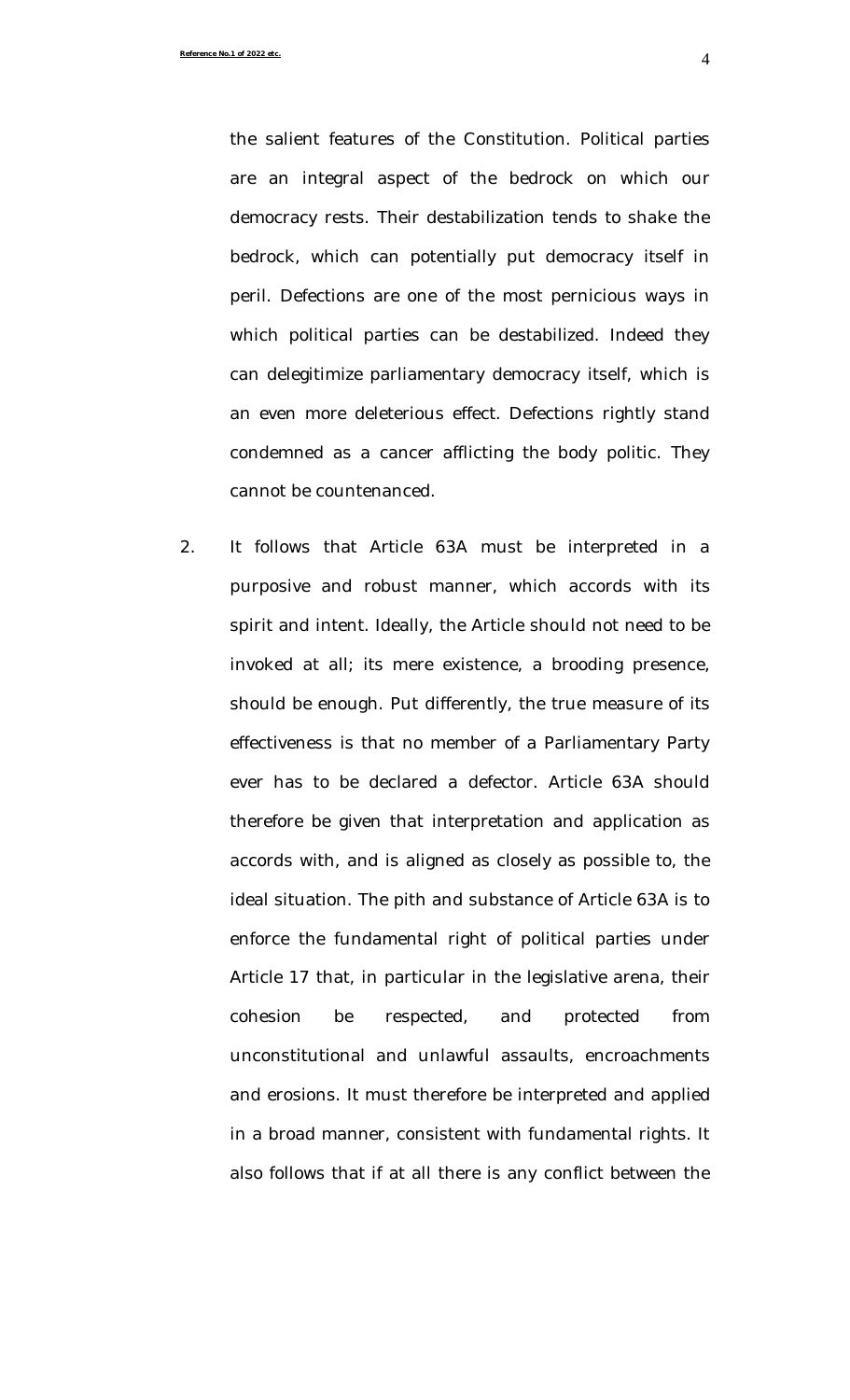fundamental rights of the collectivity (i.e., the political party) and an individual member thereof it is the former that must prevail. The first question is answered accordingly.

- 3. Turning to the second question and keeping in mind the answer to the first, it is our view that the vote of any member (including a deemed member) of a Parliamentary Party in a House that is cast contrary to any direction issued by the latter in terms of para (b) of clause (1) of Article 63A cannot be counted and must be disregarded, and this is so regardless of whether the Party Head, subsequent to such vote, proceeds to take, or refrains from taking, action that would result in a declaration of defection. The second question referred to this Court stands answered in the foregoing terms.
- 4. As regards the third question, it is our view that a declaration of defection in terms of Article 63A can be a disqualification under Article 63, in terms of an appropriate law made by Parliament under para (p) of clause (1) thereof. While it is for Parliament to enact such legislation it must be said that it is high time that such a law is placed on the statute book. If such legislation is enacted it should not amount to a mere slap on the wrist but must be a robust and proportionate response to the evil that it is designed to thwart and eradicate. The question stands answered accordingly.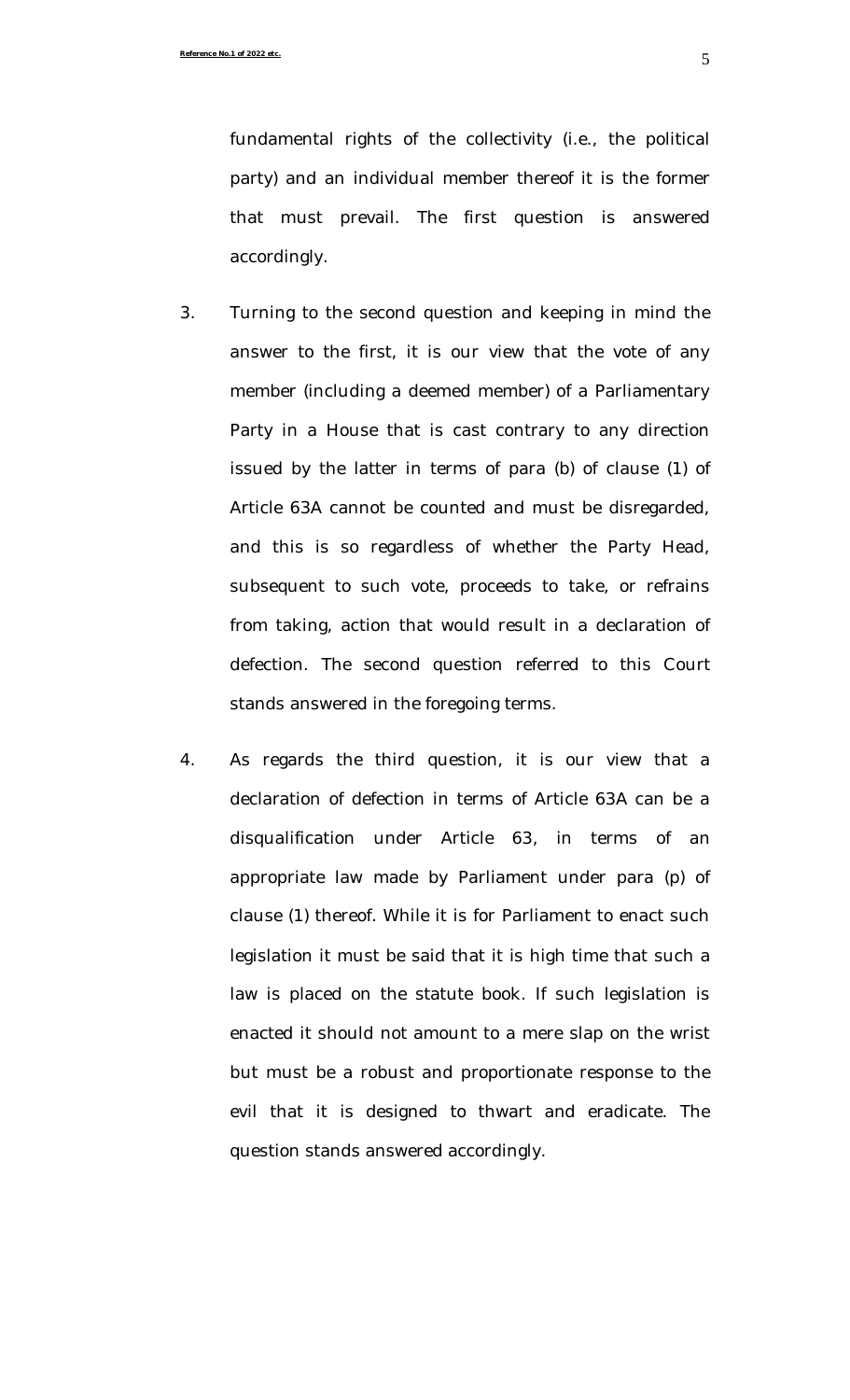- 5. The fourth question referred to this Court is stated in terms that are vague, and too broad and general. It is therefore returned unanswered.
- 6. This short order disposes of pending matters under Article 186 as well as Article 184(3). What has been said herein above is to be read and understood as a simultaneous exercise of (and thus relatable to) both the jurisdictions that vest in this Court under the said provisions, read also in the case of the latter with the jurisdiction conferred by Article 187.

# Sd/- **CHIEF JUSTICE**

# Sd/- **JUDGE**

I am not in agreement with the majority decision and have appended a separate note.

## Sd/ **JUDGE**

Sd/- **JUDGE**

I am also not in agreement with majority decision. I have annexed a separate note.

 $Sd$  /-**JUDGE**

Announced in Court on **17.05.2022.**

> Sd/- **CJ.**

## **APPROVED FOR REPORTING**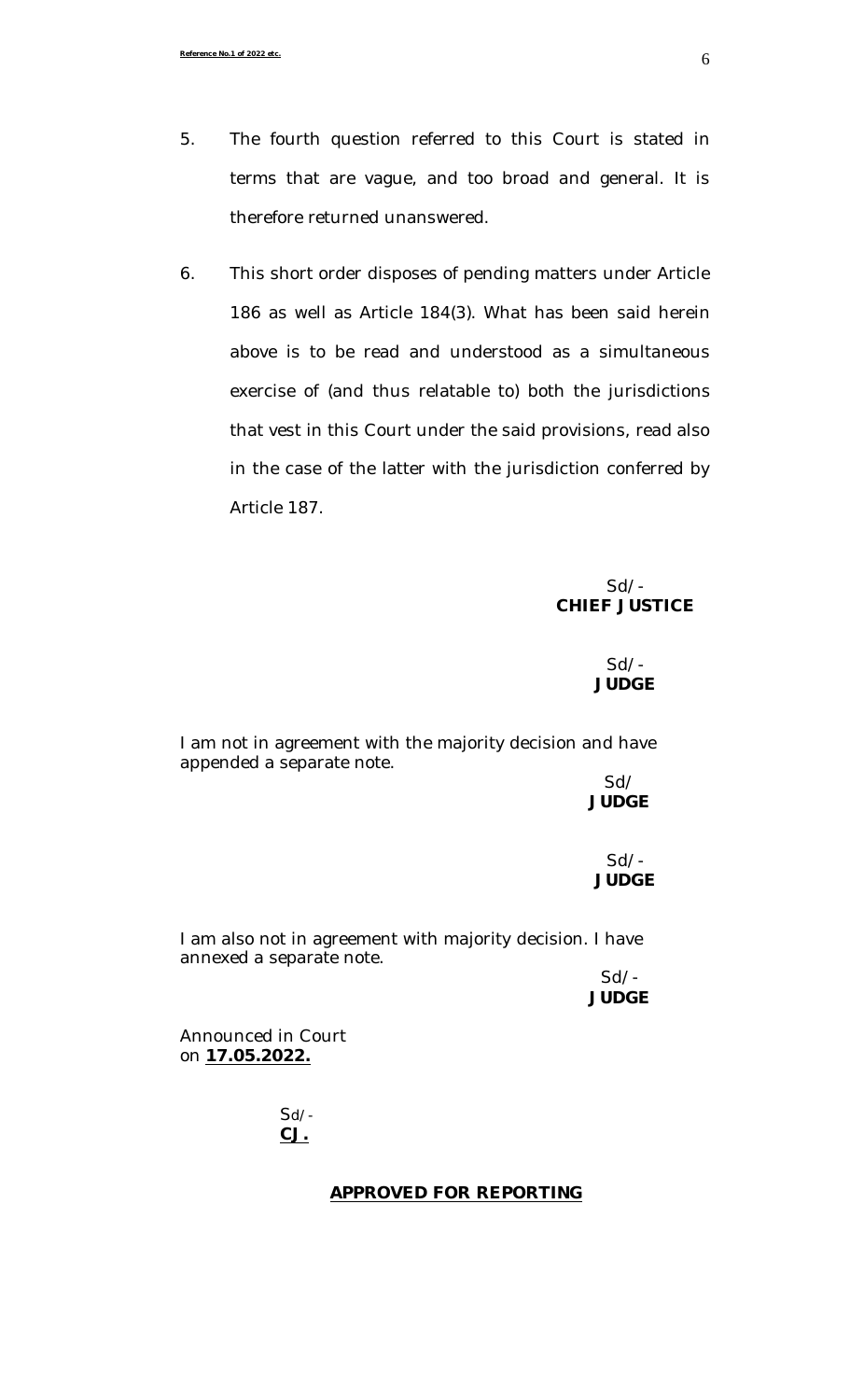#### **ORDER**

*Mazhar Alam Khan Miankhel and Jamal Khan Mandokhail, JJ.-* We have had the privilege of going through the short order of our learned brothers. For the reasons to be recorded later, with great respect, we are not in agreement with the same. Article 63A of the Constitution of Islamic Republic of Pakistan (**the Constitution**) is a complete code in itself, which provides a comprehensive procedure regarding defection of a member of the Parliament and consequences thereof. In case the Election Commission of Pakistan confirms the declaration sent by a Party Head against a member, he/she shall cease to be a Member of the House. As a result thereof, his/her seat shall become vacant. A right of appeal to this Court has also been provided under sub-Article (5) of Article 63A of the Constitution, to either of the party, aggrieved by the decision of the Election Commission. Any further interpretation of Article 63A of the Constitution, in our view, would amount to re-writing or reading into the Constitution and will also affect the other provisions of the Constitution, which has not even been asked by the President through this Reference. Therefore, it is not our mandate. We see no force in the questions asked through this Presidential Reference, which are answered in the negative. However, if the Parliament deems fit or appropriate may impose further bar or restrictions upon the defectors.

Similarly Constitution Petitions No. 2 and 9 of 2022 are dismissed.

> Sd/- (**Mazhar Alam Khan Miankhel**) Judge

 Sd/- (**Jamal Khan Mandokhail**) Judge